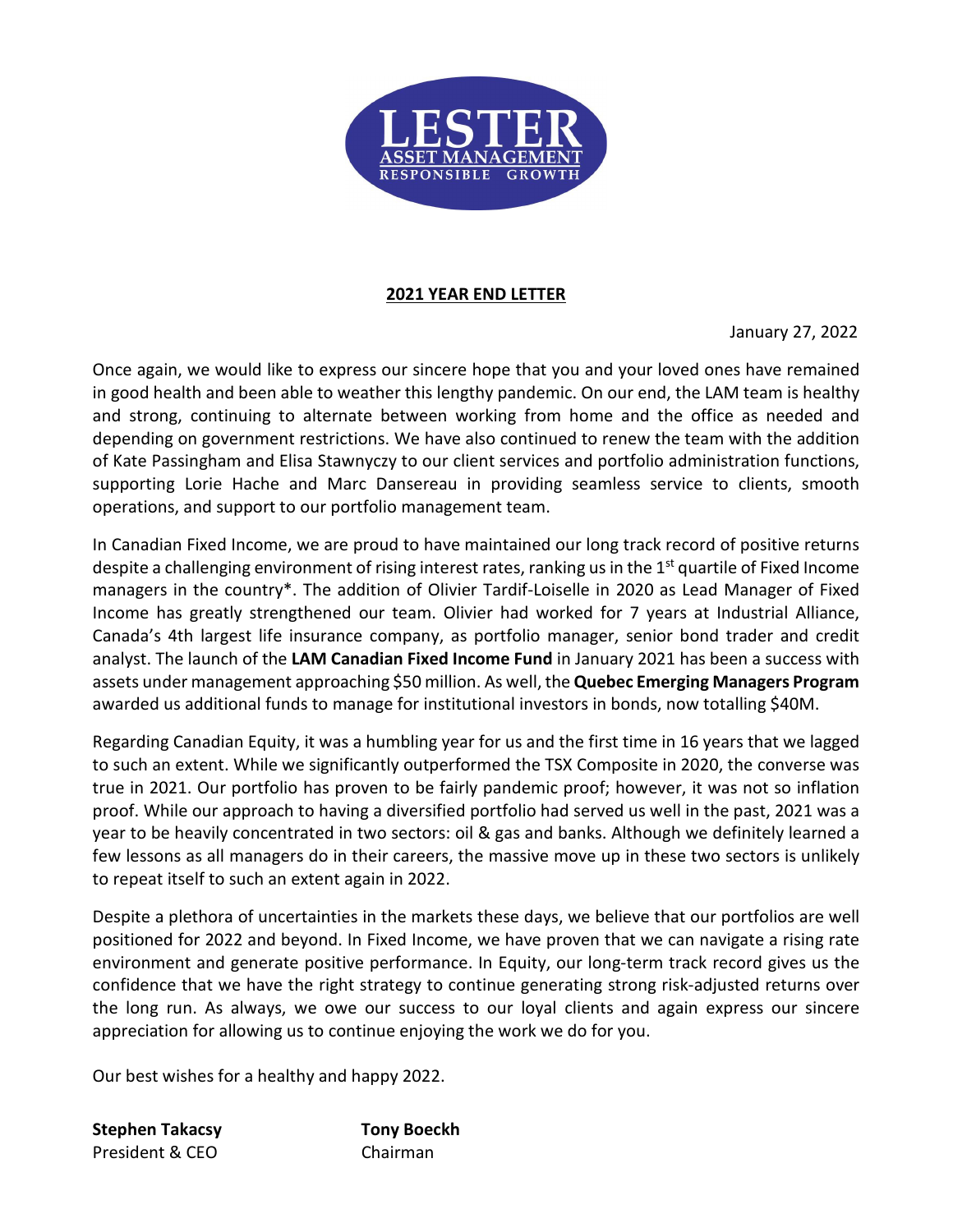### **CANADIAN EQUITY**

For 2021, the **LAM Canadian Equity Fund** produced a gross return of **+5.4%** versus +25.1% for the TSX Composite Total Return including dividends. Our underperformance was due to our lack of exposure to oil & gas producers which helped propel the TSX Energy sector by a staggering +85%, and our low weighting in the Financial sector which rose +37% mainly driven by banks. These two sectors alone, which represent a 41% weighting in the TSX, contributed +20.5% of the TSX Return. In other words, about 80% of the +25.1% Total Return of the TSX was derived from Energy and Financials.

Admittedly, we could have and should have done a lot better, and are disappointed with our return, especially after such a strong outperformance in 2020, and what was a good start to 2021. However, our investment strategy has several key tenets which we have followed closely for over 15 years. Among these is diversification by industry in order to mitigate sector risk. Another is maintaining low cyclicality by minimizing exposure to commodities in order to help mitigate volatility. These two investment principles have served us well in the past and have allowed us to outperform the TSX over the long run, but were a detriment to our performance in 2021.

While we do own a few banks such as TD and BMO, the Global Financial Crisis of 2008/09 taught us not to put all our eggs in one basket of stocks, and therefore we hold other businesses in the Financial sector. We also have exposure to the Energy sector; however we generally avoid investing in oil & gas exploration and production companies due to their high volatility and unpredictability of earnings. We prefer owning energy infrastructure stocks such as pipelines which have more stable cash flows and growing dividends. However, these did not rise as much, yet should not fall as much when the price of oil declines. Despite its 85% rise in 2021, the Canadian Energy sector is still down nearly 50% over the past 15 years, equivalent to a loss of -2.6% annually. Finally, we have always taken Environmental, Social and Governance (ESG) issues into consideration as well when investing in the Energy sector.

Our top contributors for the year were a diversified group of companies including **Blackberry**, **CareRX**, **Altagas**, **Park Lawn**, **TD Bank**, **Savaria, Enbridge**, and **Loblaw**. The strong returns generated by these investments were partially offset by a significant decline in our renewable energy holdings which included **Boralex**, **Innergex**, and **Algonquin Power** (ironically, momentum investors switched out of renewable energy and into oil & gas stocks). As well, certain technology-related stocks that had risen on brighter prospects due to the pandemic, such as **MDF Commerce**, pulled back sharply.

The pandemic and resulting government restrictions have encouraged a massive shift by consumers into buying more goods and less services. This has created a large imbalance between supply and demand causing dislocations in supply chains around the world, which, along with higher oil prices, has led to high rates of inflation. While we had been leery of high valuations, the anticipated rise in interest rates by central banks to combat inflation has created market volatility, and is helping to deflate a bubble that had formed in certain technology stocks and other risky assets. A healthy correction was overdue and should create some good investment opportunities.

We believe that the pandemic is a "wake-up call" to accelerate the digitization of businesses and institutions, be it for e-commerce, e-learning, supply chain management, or telehealth. The Technology sector will continue to be the growth leader, and we are maintaining exposure to this sector despite the increased volatility. We remain well diversified by industry, holding companies that have pricing power or are able to protect margins in an inflationary environment. We also highlight that most companies in our portfolio are trading at reasonable valuations and are expected to generate record results this year, which bodes well for 2022 and beyond.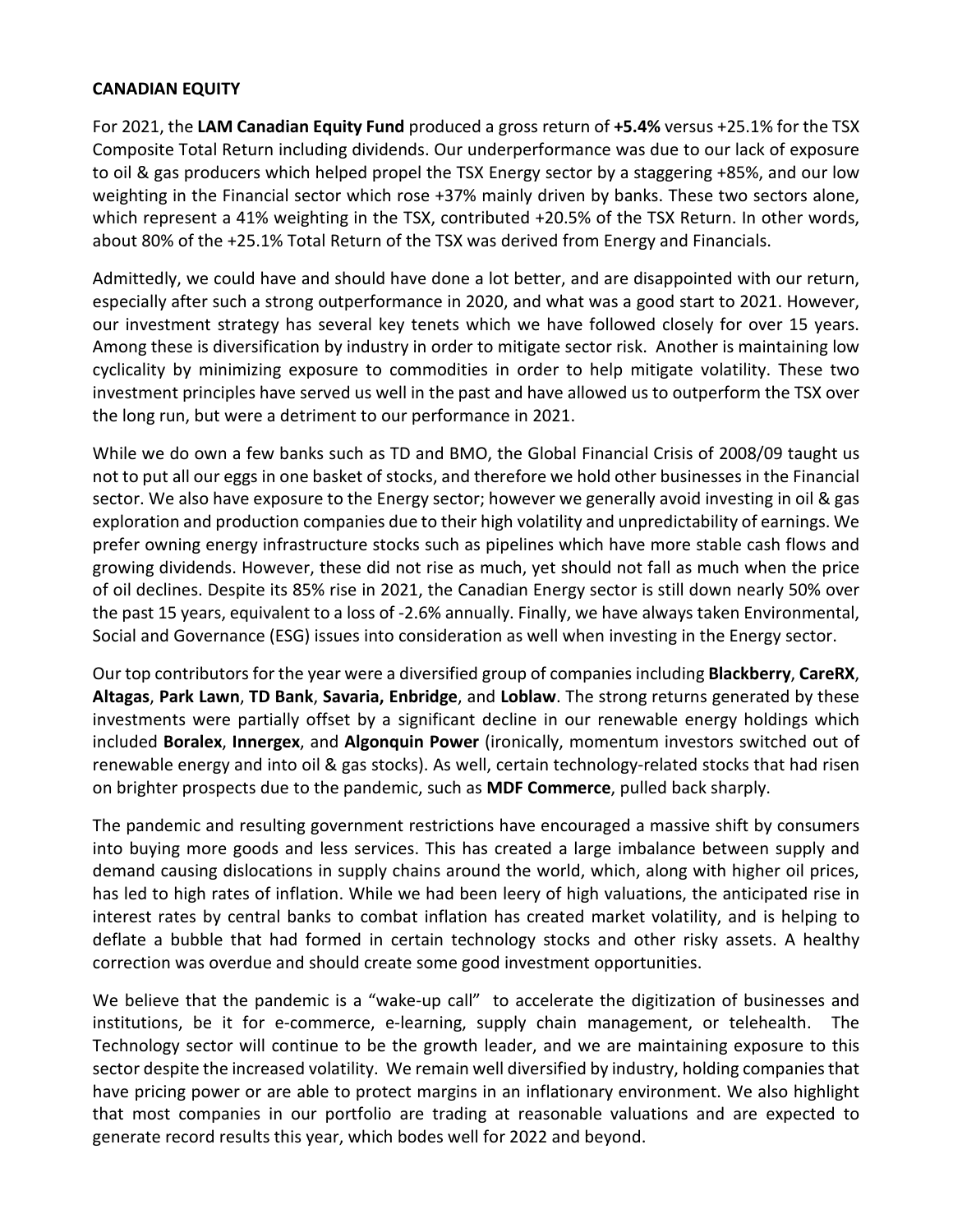# **U.S. EQUITY**

For 2021, our U.S. portfolios were up **+18.1%** versus +28.7% for the S&P 500. Our underperformance was mainly due to large cash balances held throughout the year, as well as a lower technology weighting and our lack of "momentum stocks" trading at high multiples which helped drive the S&P 500's return. These types of stocks don't ascribe to our mostly large cap value strategy. We tend to look for companies with strong cash flows and sound business models trading at reasonable prices.

According to Goldman Sachs, from April 2021 to mid-December 2021, only 5 stocks accounted for over half or 12% of the S&P 500 return of 24% during that period (Microsoft, Nvidia, Apple, Alphabet, and Tesla). Suffice it to say that "the market" is very narrowly represented. In fact, Tesla and Nvidia alone contributed more than +9% during that period. These stocks present a massive overvaluation in the index, and not owning most of them in our portfolios explains a large part of our underperformance.

Furthermore, the Information Technology (IT) sector being very expensive, we were underweight IT throughout the year as we could not get our heads around valuations, which also caused us to lag. Both **Activision Blizzard** (due to bad corporate culture and product delays) and **Splunk** (difficult transition to the cloud) were drags on our performance. Conversely, **Microsoft**, **Eli Lilly**, **UnitedHealth**, and **CVS** were strong contributors during the year.

As seen so far in 2022, the pendulum is shifting to more value investing, as a rising interest rate environment and a less accommodative central bank are a negative for very expensive stocks. Case in point is the rapid downward spiral in Tesla's share price (-21% from its peak), as well as Nvdia's (-30% from its peak). Even with these declines, these stocks are still expensive. At the risk of lagging, we still need to be disciplined and not chase momentum or highly valued stocks. We have cash to redeploy and are waiting for opportunities as the market digests the Federal Reserve's change in rate regime.

#### **FIXED INCOME**

We are very pleased with our Fixed Income strategy's strong performance in 2021. The **LAM Canadian Fixed Income Fund** generated a gross return of **+4.6%** for the year, well ahead of the -2.5% for the Canada Universe Bond Index. As previously mentioned, this extends our track record of consistent positive annual returns since inception in 2008. Our outperformance was mainly due to our weighting in "rate-reset" preferred shares with "floors", as well as shorter duration higher yielding corporate bonds. In fact, the Canadian Preferred Shares index was one of the best asset classes in 2021, with a return of more than +23%. We also benefited from positive returns of our high yielding dividend stocks like **BCE**, **Enbridge**, and **AltaGas** (which we limit to 5% of the Fund), as well as several new issues and high yield bonds such as **Fairfax 3.95%** and **Nuvista 7.875%**.

Towards year-end, volatility in the bond market rose substantially, as the Bank of Canada abruptly announced the end of quantitative easing and faster rate hikes, mainly due to rising inflation. In the U.S., the FED Chairman dropped the word "transitory" causing the market to anticipate faster tightening as well. This caused bond yields to rise and bond prices to fall. Shortly afterwards, the outbreak and rapid spread of the Omicron variant created economic uncertainty, and bond yields swiftly reversed course and declined causing bond prices to rise. This has since reversed once again, as fears of faster and more numerous rate hikes have gripped capital markets on strong inflation data.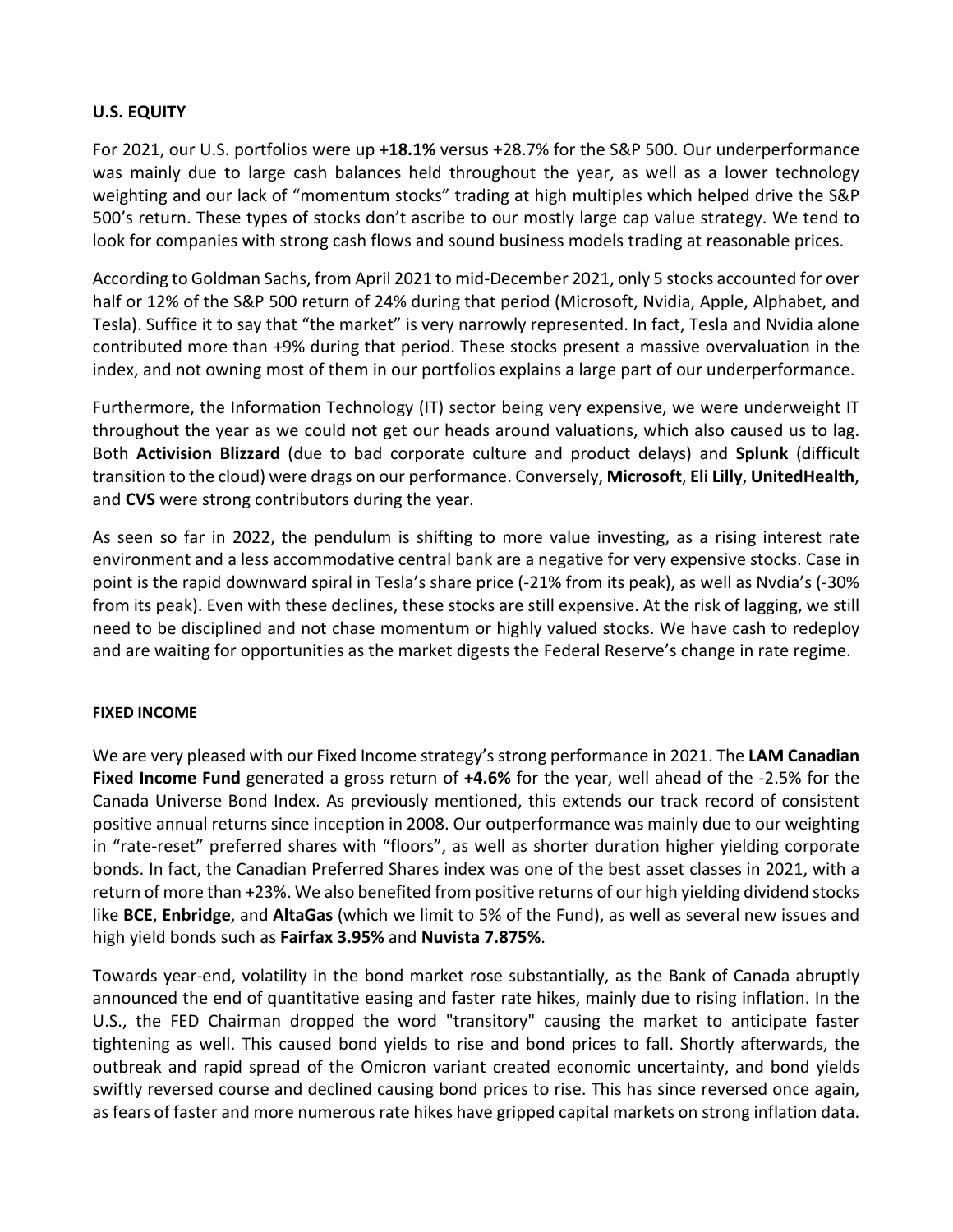For 2022, several themes will be interesting to watch. Inflation and various economic data will remain hot topics, as they will dictate the evolution of monetary policy tightening by central banks. Despite high vaccination rates, we have seen that variants can significantly disrupt the return to normalcy, and can quickly change central banks' views on future monetary policy. As we still hold a significant amount of cash due to continued bond and preferred shares redemptions and new client inflows, this allows us to invest at opportune times as rates rise and to adjust the portfolio according to the evolution of monetary policies and the macroeconomic environment.

#### **MACROECONOMIC OUTLOOK: The Inflation Scare**

Despite geopolitical tensions in the Ukraine and the imploding Chinese real estate market, it is the inflation scare closer to home that is most on people's minds, having intensified recently with price measures increasing to near 40-year highs. The U.S. headline CPI number recently hit 7%. The Canadian CPI is also strong but is considerably lower at 4.8%. Inflationary expectations have also risen significantly but primarily over the one and two-year periods ahead. Further out in time, expectations are much lower at closer to 2%, indicating that the market believes the recent rise in prices is "transitory", in the sense that it primarily reflets supply chain problems which will not be long lived. However, because wage inflation has picked up, the Bank of Canada and the Federal Reserve have had to tighten policy in order to pre-empt a potential wage price spiral. However, it is important to keep in mind that supply-induced price increases do not last long in a free market economy. There is an old saying that "the best solution to high prices is high prices".

There are clearly increased risks for financial markets while central banks are trying to bring inflation down. Already the 10-year Government bond yield has risen significantly in both countries. Stock markets never like tightening monetary policy and shrinking liquidity in an inflationary environment. Hence, the increased volatility in capital markets. Investors, however, should assess these risks in the context of both cyclical and secular trends. From a cyclical perspective, high inflation should give way, with a time lag, to lower inflation. The recent sharp rise in prices has a lot to do with the dramatic rebound in the economy following the pandemic low and oil prices. It has also been driven by supply shortages as consumers shifted consumption from services to goods, but excessive fiscal support in both the U.S. and Canada has also played an important role. This is reversing as there is little support for more fiscal largesse. Countries like Japan and China that had almost no fiscal support for workers and businesses have not experienced inflation, a good lesson for North American policy makers.

For the bond market, interest rates at the longer end are probably significantly higher than their longterm equilibrium rate which has been falling over time. It is driven principally by excess savings, long run deflationary tendencies, and slowing structural growth. While upward pressure on interest rates will likely remain for a few months, further sell-offs in bonds would represent great buying opportunities. The stock market is at risk during this confrontation between hawkish central banks and high inflation. However, that risk is short term and limited because interest rates are already above their equilibrium level, and leading indicators of inflation are already softening. The main risk is in very high P/E, long duration, and speculative stocks. They never do well in a period of tight money and rising rates. The areas of the market that have avoided speculation and are reasonably valued will remain solid long-term investments. Since there are already early signs that inflation will soften in the next 3 to 4 months, the window of increased risk is limited and a correction to the recent speculative activity is healthy for the markets. When central banks can declare victory on inflation, the long-term upward secular trend should resume. It is driven, not by fluctuations in monetary policy but by new technologies and innovation that are changing the world and that are still in their early stages.